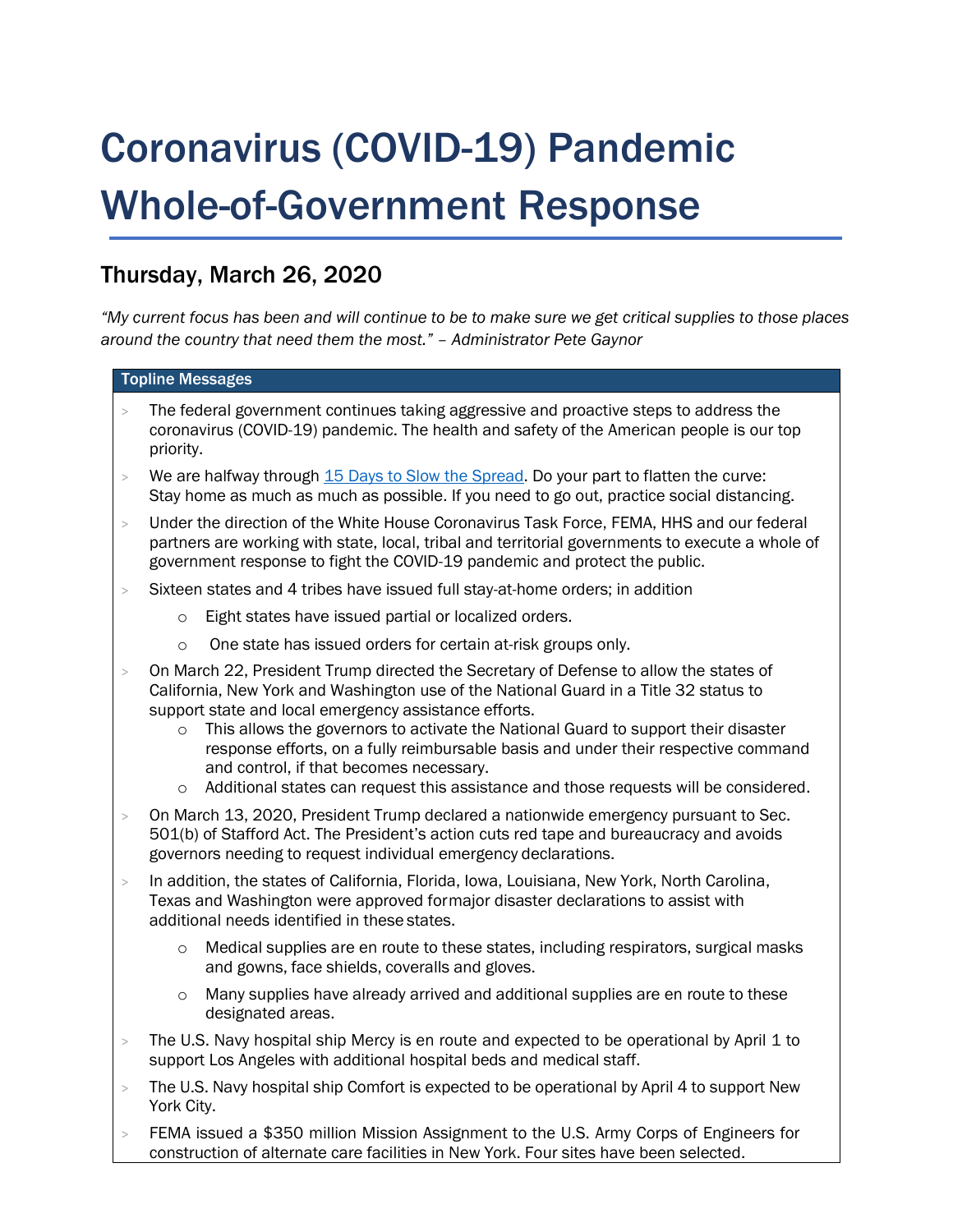## Medical Hotspots

#### New York/New York City

- > FEMA and HHS are working with the Governor of New York, and New York City officials so set up a 1,000-bed medical station at the Javits Center in Manhattan to increase local healthcare capabilities.
	- o The station will care for patients with non-COVID-19 healthcare needs.
	- $\circ$  Additional temporary hospital sites are being worked, including a 600-bed capacity nursing home facility in Brooklyn, and numerous floors of a high-rise building on Wall Street.
- > In addition to the 400 ventilators delivered to New York on March 23, another 2,000 were delivered March 25, and 2,000 more are expected today.

## California

- > The U.S. Army Corps of Engineers has completed the assessment of eight state-selected facilities to develop large-scale
	- $\circ$  Supplemental hospital space will expand existing hospital capacity by 50,000 beds.
- > The Department of Defense USNS Mercy hospital ship is being deployed to Los Angeles to relieve strains on local hospital systems and prepare to treat expected growing number of patients who experience serious COVID-19 symptoms.
	- o The Mercy expects to be in place and operational within a week.
- > Supplies from the Strategic National Stockpile have arrived in California and are being distributed to medical facilities throughout the state. Supplies delivered include:
	- 908,402 N-95 masks
	- 2,137,460 surgical masks
	- 444,298 face shields
	- 327,212 surgical gowns
	- 1,548 coveralls
	- 810,976 gloves

#### Washington

- > Department of Defense is providing two advanced echelon (ADVON) teams to the state of Washington to assist in the development of alternative medical facilities. The first unit coordinated with King County on March 25.
- > First allocation of supplies from the Strategic National Stockpile (SNS) arrived in region and were delivered to the states through March 25 include:
	- $\circ$  1 Million + PPE to include N95 masks, surgical masks, gowns, face shields, and gloves

#### FEMA and HHS Responding

- All 50 states, the District of Columbia, five territories and five tribes are working directly with FEMA under the nationwide emergency declaration for COVID-19.
	- $\circ$  States, tribal and territorial governments do not need to request separate emergency declarations to receive FEMA assistance under this nationwide declaration. A tribal government may choose to be a subrecipient under a state that has chosen to be a recipient of FEMA assistance, or choose to be a direct recipient of FEMA.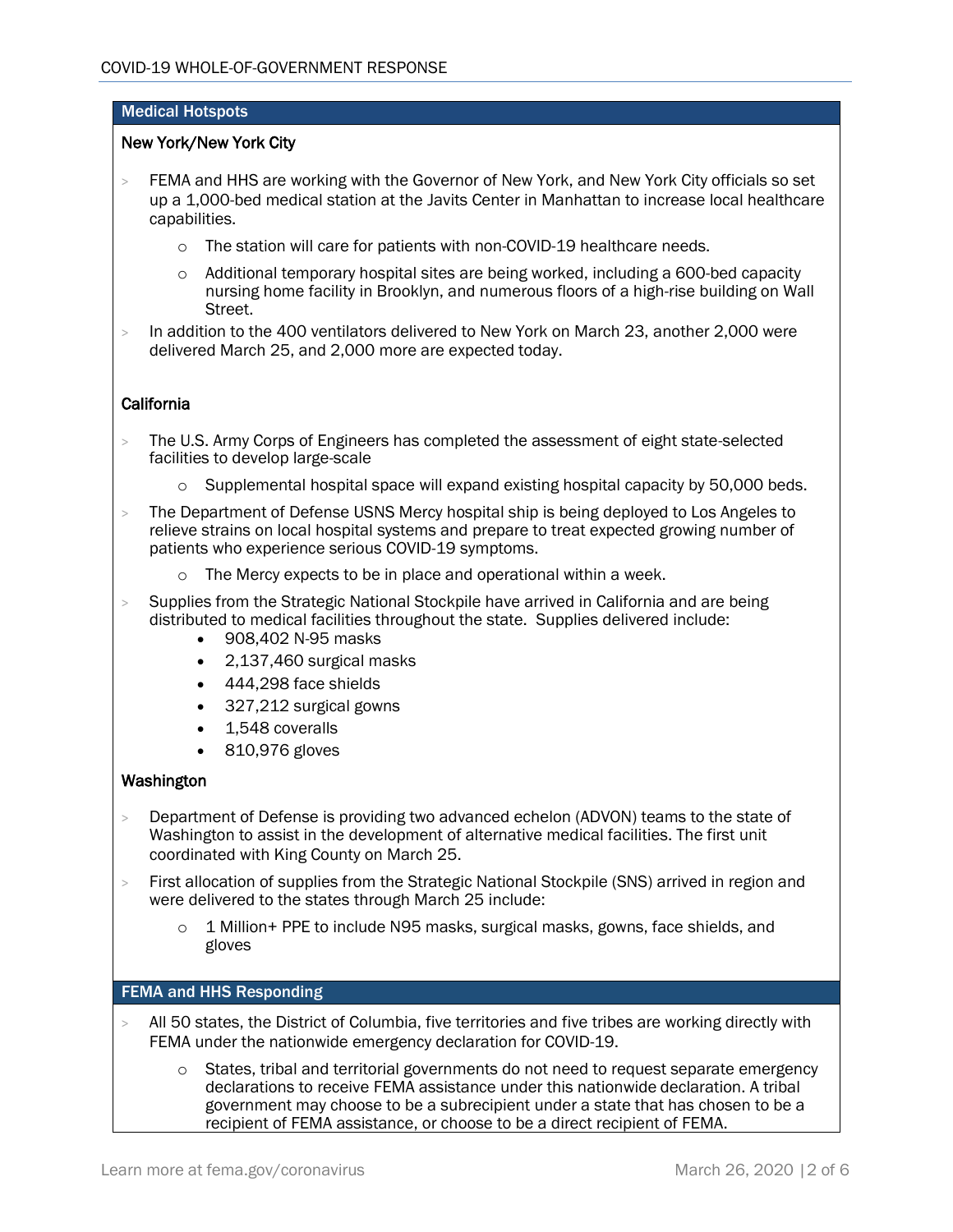- > FEMA activated all 10 Regional Response Coordination Centers to support ongoing response efforts across the country. Emergency operations centers in all states and territories are activated.
- $>$  It is important that requests for assistance, especially for critical supplies, get routed through the proper channels as soon as possible. The most efficient way to identify critical gaps and get results:
	- $\circ$  Consistent with the principle of locally executed, state managed, and federally supported response, requests for assistance at the local and county levels should first be routed to their respective state.
	- o Any needs that cannot be met by the state or tribe should then be sent to the respective FEMA regional office. FEMA regions will direct requests to FEMA NRCC in Washington, D.C. forfulfillment.
- > At the request of New York state, FEMA issued a \$6 million Mission Assignment to HHS to provide round the clock medical staff to care for non-critical patients in the state.
- > Federal agencies are working to meet demands for personal protective equipment (PPE) through new acquisition, DOD allocation and the Strategic National Stockpile.
- > FEMA is working with HHS to deliver additional supplies and ventilators using itsLogistics Supply Chain Management System to procure and track commodities to supplement state and tribal purchases.
	- $\circ$  In addition to the 400 ventilators delivered to New York on March 23, another 2,000 were delivered March 25, and 2,000 more are expected today.
	- $\circ$  Additionally, a Request for Information has been issued to the private sector for ventilators.
	- $\circ$  FEMA is also expediting critical supplies from overseas to various locations within the U.S. Movement of supplies is expected to begin on Saturday, March 28.
- > As of March 25, 22 states/localities have sent a total of 44 text messages to cell phones containing information on COVID-19 via the Wireless Emergency Alert system, and 19 messages to broadcast stations via the Emergency Alert System.
- > On March 24, HHS announced \$250 million in grants from the Administration for Community Living to help states, territories and tribes provide meals to older adults. Additionally, HHS awarded \$100 million to support HHS health resources and services administration-funded health centers across the country to address screening and testing needs, acquire medical supplies and boost telehealth capacity.
- > On March 23, FEMA obligated \$31 million to the state of Louisiana to reimburse expenses for the response to COVID-19.
- > On March 22, FEMA obligated \$32 million to the state of California to reimburse costs related to the COVID-19 response.
- $>$  HHS also has funding available, including \$80 million dollars specifically identified for tribes, tribal organizations, and tribal health service providers.
- > The Centers for Disease Control released personal protective equipment optimization strategies for healthcare providers to optimize resources, deal with limited resources and make contingency plans or alternative strategies when supplies are limited.
- > National Institutes of Allergy and Infectious Diseases mobilized a rapid research response to quickly develop effective countermeasures for COVID-19, including diagnostics, vaccines and treatments.

# Community-Based Testing Sites (CBTS)

> To date, more than 432,000 tests have been performed for COVID-19 in state and local public health and commercial laboratories throughout the U.S.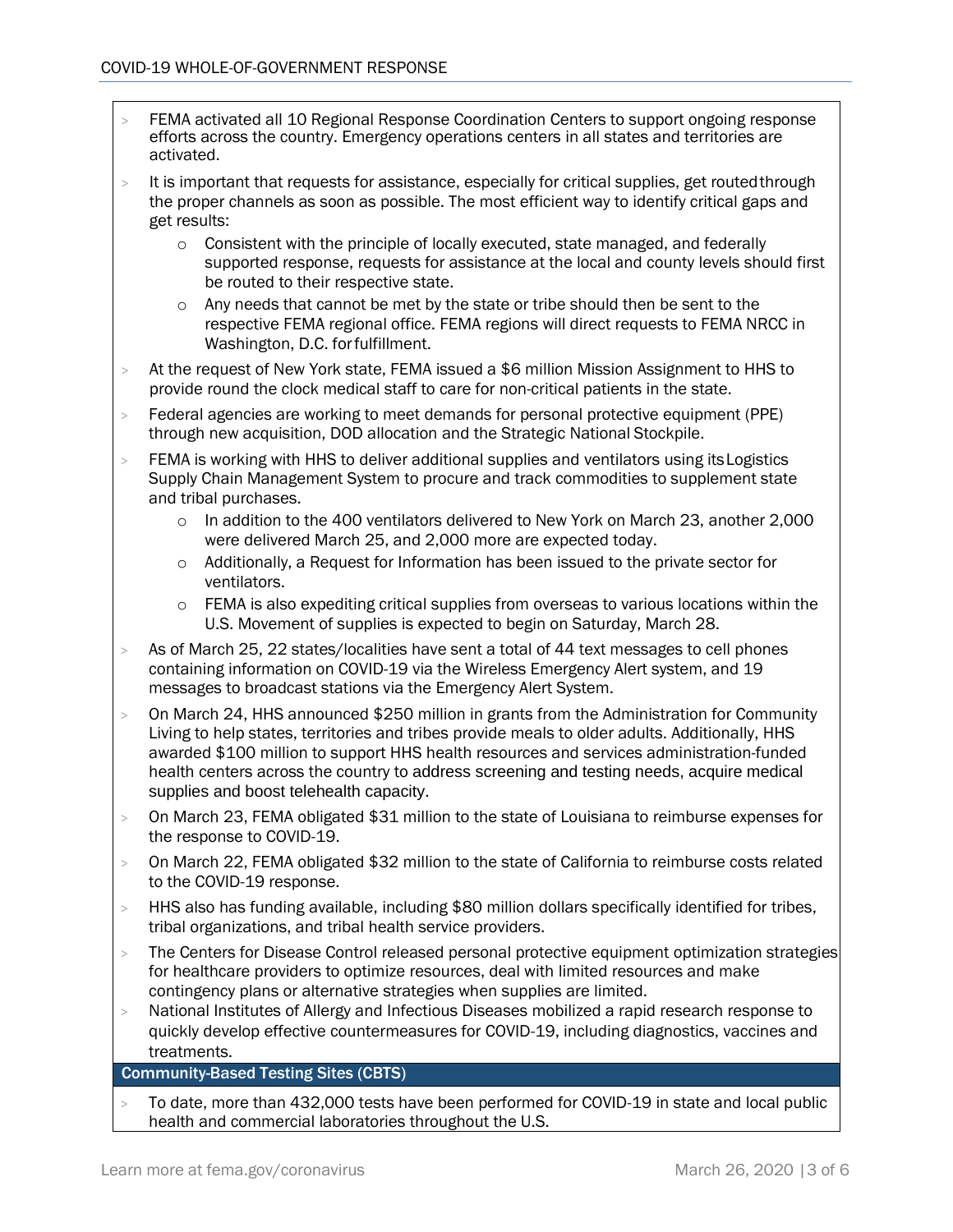- > Federal officials and the U.S. Public Health Service are working closely with state, local and private sector partners to bolster testing capabilities and supplies. We're working to make testing more easily accessible to high risk populations: healthcare facility workers, and first responders. There are currently 92 sites open in 50 states, the District of Columbia, Guam and Puerto Rico.
- > Community-based Testing Sites (CBTSs) are focused on testing our nation's frontline heroes, healthcare facility workers and first responders, who are working around the clock to provide care, compassion, and safety to Americans.
- > It is critical to test healthcare facility workers and first responders who are concerned that they may have been exposed to COVID-19, because they need to know their status as soon as possible in order to prevent infecting individuals in their care.
- > People without symptoms who have not been exposed to COVID-19 should not be tested.
- > CBTSs are another tool for states, local public health systems and healthcare systems to use as they work together to stop the spread of COVID-19 in their communities.

#### Ventilator Guidance

- > On March 24, the FDA issued an Emergency Use Authorization (EUA) for Ventilators.
	- o The EUA allows anesthesia gas machines and positive pressure breathing devices to be modified for use as ventilators.
- > The new guidance will also assist health care personnel on how to use other ventilators like CPAP devices for sleep apnea, with COVID-19 patients in respiratory distress, as well as on shelf life of existing ventilators.
- > Additionally, the FDA is providing information for manufacturers on adding production lines or alternative sites, like automobile manufacturers, for making more ventilators during the COVID-19 public health emergency.

#### Coping with Stress

- > Stress during an infectious disease outbreak, like the COVID-19 pandemic, can cause fear and worry. You may feel overwhelmed by strong emotions.
- > Taking care of yourself, your friends, and your family can help you cope with stress.
- > Helping others cope with their stress makes your community stronger.
- > CDC has [recommendations](https://www.cdc.gov/coronavirus/2019-ncov/prepare/managing-stress-anxiety.html) for things you can do to support yourself by managing your anxiety and stress.

#### Defense Production Act

- > On March 18, President Trump issued an executive order outlining use of the Defense Production Act (DPA) in response to COVID-19 and supplementing Executive [Order 13603,](https://www.govinfo.gov/content/pkg/FR-2012-03-22/pdf/2012-7019.pdf) which delegates DPA authority to federal agencies.
- > Because of the outpouring of support from the private sector, there has not been immediate need to use DPA.
- $>$  The order provides federal departments with the authority to take actions implementing the DPA, if and as necessary. This includes the ability to prioritize acceptance and fulfillment of contracts, allocate limited supplies, incentivize investment in additional production capacity, and enter voluntary agreements with industry partners that might otherwise be subject to antitrust laws.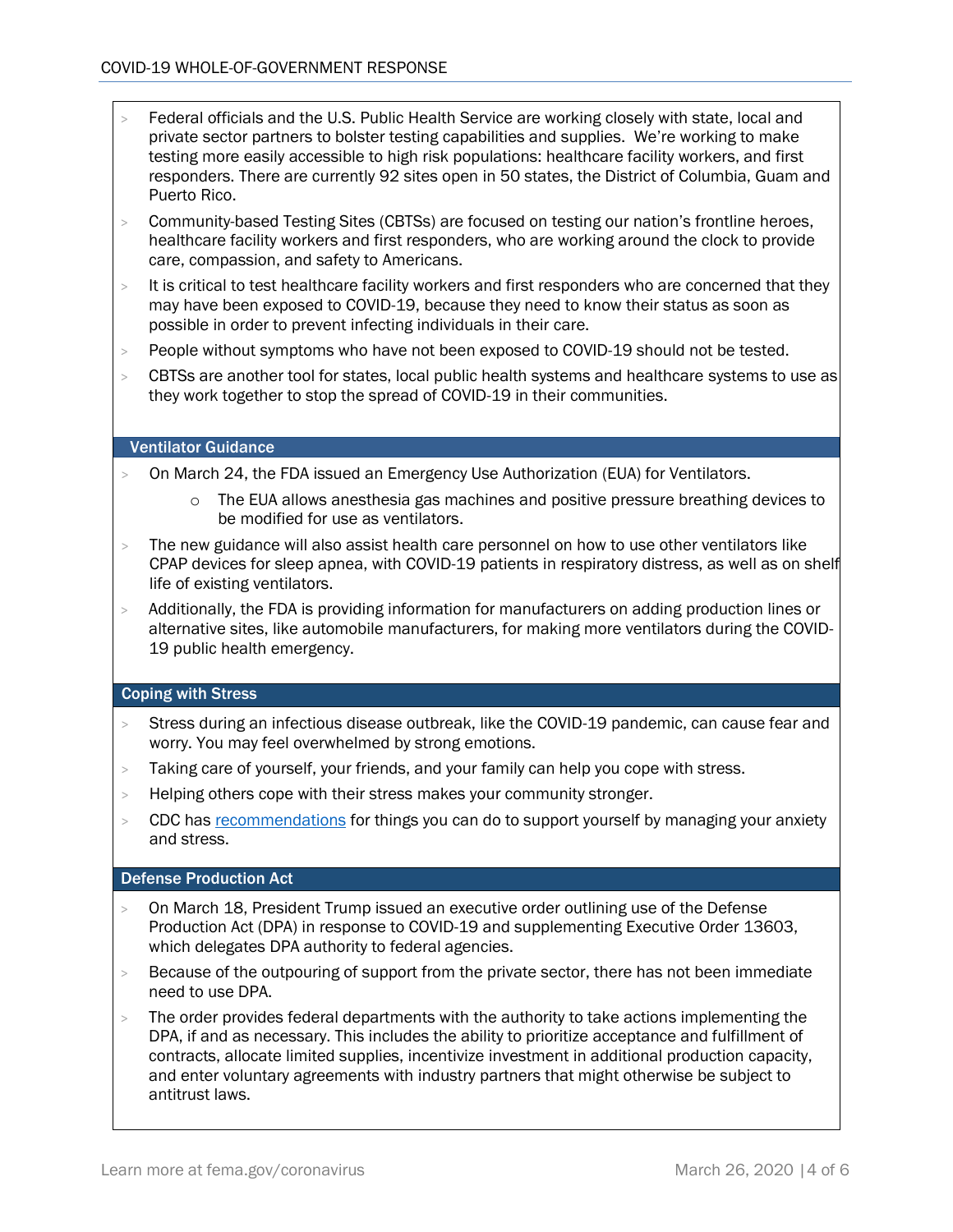#### Other Federal Agencies

- > The National Guard is activated in 32 states, providing medical testing, assessments, logistics, planning and liaison support.
	- To date, more than 10,000 National Guard troops have activated to help with testing and other response efforts.
- > The US Coast Guard is tracking eight cruise ships scheduled to arrive in the U.S. with approximately 11,000 passengers and crew in total.
- > The Cybersecurity and Infrastructure Security Agency (CISA) has published guidance on essential critical infrastructure workers during COVID-19 response.
- > The U.S. Army Corps of Engineers completed 14 reconnaissance missions. Nearly 200 USACE personnel are supporting the COVID-19 mission.
- > The Small Business Administration is providing low-interest loans to small businesses and nonprofits severely impacted by the Coronavirus (COVID-19). The SBA also announced deferments on all SBA disaster loans from previous disasters, effective through Dec. 31.
- > The U.S. Department of Labor announced the availability of up to \$100 million for Dislocated Worker Grants to help address the workforce-related impacts related to COVID-19.
- > The U.S. Department of Housing and Urban Development issued a moratorium on foreclosures and evictions for single family homeowners with FHA-insured mortgages for the next 60 days.
- > The U.S. Department of Agriculture is delivering one million meals per week to children in rural areas who are out of school.
- > The U.S. Department of Education announced all borrowers with federally held student loans will have zero interest rates for at least 60 days. Additionally, these borrowers will have the option to suspend their payments for at least two months to allow them greater flexibility.

#### Combatting Disinformation and Rumors

- > To help the American public distinguish between rumors and facts regarding the response to COVID-19, FEMA has created a Rumor Control page on FEMA.gov. The public can help control the spread of rumors by sharing our page: [fema.gov/coronavirus.](http://www.fema.gov/coronavirus)
- > Check the sources of information you see about COVID-19 by seeking out trusted, verified sources like [www.coronavirus.gov](http://www.coronavirus.gov/) or your state and local government's official accounts.
- > Everyone can do their part to stop the spread of disinformation by doing three things; don't believe rumors, don't pass them along, and go to trusted sources of information to get the facts.